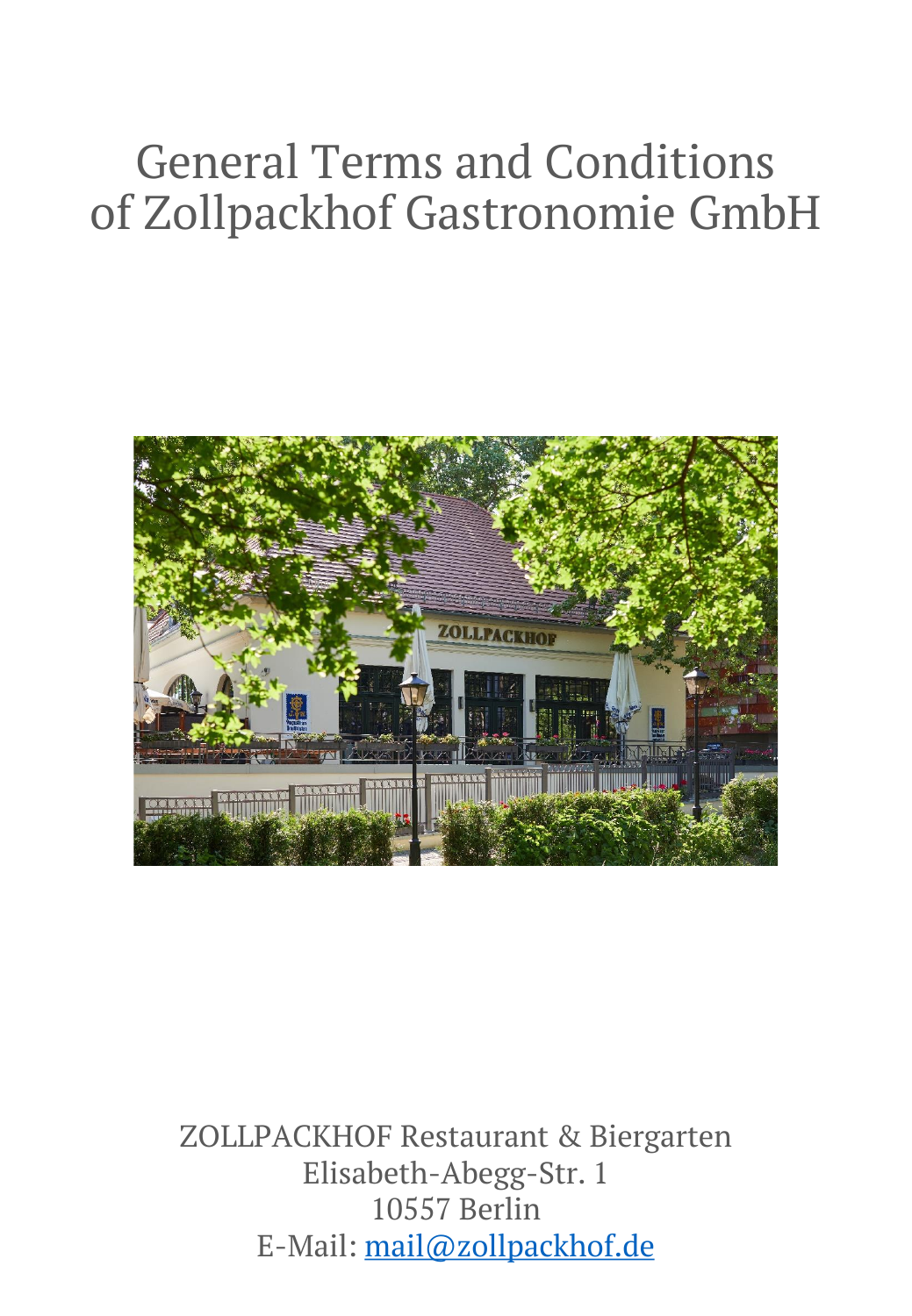ZOLLPACKHOF Anno  $\bigcirc$  1855 Restaurant & Riergarten

# **1. Geltungsbereich**

டி

**1.1** These general terms and conditions for events, reservations and other activities apply to the provision of conference, bar, café, beer garden, restaurant and event rooms in the "Zollpackhof" as well as any gastronomic (F&B) and other deliveries and services requested in this context. The contractual partners are Zollpackhof Gastronomie GmbH - hereinafter referred to as **ZPH** - and the organizer - hereinafter referred to as the client or **AG**.

**1.2** General terms and conditions of the AG do not apply. The Client shall accept the purview of these General Terms and Conditions. This also applies in the event that the Client uses such an application clause in their own GTC.

# **2. Preparation of the event**

**2.1** ZPH is authorized to request submittals of drafts and advertisement, posters, and advertising materials for the event to be held by the Client in the space provided by Zollpackhof, and to prohibit the publication and distribution thereof if there is justified fear of harm to the reputation of Zollpackhof, without any damage claims granted to the Client against ZPH as a result.

**2.2** Events with a political character and events organized by political organizations require the prior written consent of the ZPH.

**2.3** Agencies and similar organizers must inform the ZPH when the contract is initiated, but no later than immediately after the conclusion of the contract, which company, which organization, association or group is participating in the event or for whom the event is being organized. Otherwise, this is considered a notification that it is a separate event with its own employees.

### **3. Holding of the event by the client**

**3.1** The Client shall hold the event in the spaces provided to them at Zollpackhof. The spaces are provided to the Client and their employees and/or staff. The provision of spaces and sub-areas, and the subletting and reletting thereof to third parties, require prior written authorisation from ZPH. This also applies if some of the event's guests will be neither employees nor staff of the Client.

**3.2** The Client ensures that they will not use the spaces at Zollpackhof in a manner that may harm the reputation of ZPH, the owner of Zollpackhof, or other users of Zollpackhof. This especially, but not exclusively, includes the committing of criminal acts; unconstitutional, illegal, politically extremist, or xenophobic content; content that violates moral laws and laws for the protection of youth.

**3.3** The installation and operation of indoor fireworks or stage fireworks as well as the operation of pyrotechnic joke articles are prohibited in the entire Zollpackhof.

**3.4** Smoke alarms and sprinkler heads may not be covered.

**3.5** Smoking is only permitted in areas explicitly designated for such by ZPH.

в

#### **4. Number of Participants**

The Client must notify ZPH of the definitive number of individuals/guests who will be at the event no later than ten days before the date of the event, as otherwise proper preparation can no longer be guaranteed. If only a few individuals/guests will actually be partaking in the event, this is no impact on the agreed prices and costs. Should the number of registered individuals/guests increase, the actual number of participants will determine the invoice.

## **5. Technical Installations**

Should ZPH procure technical or other installations from third parties, or already possess such installations, for the Client, ZPH shall act in the name and at the expense of the Client. In any case, the Client is liable for proper use and return of installations, and relieves ZPH of all third-party claims stemming from the provision of said installations. The ZPH charges an additional 20% handling fee on the gross price for ordered services or equipment.

### **6. Event with music**

With regard to the usage of music, the Client must pay a GEMA fee. This amounts to € 75.00 through ZPH, or the Client must submit written verification of the GEMA registration no later than seven days before the event.

**7. Recording Audio/Audio-Image, Taking Pictures** Audio recordings, audio-image recordings, pictures, and all other forms of recording and broadcasting of the event (radio, TV, internet, loudspeaker, etc.) require written consent from ZPH, pending consent from the involved copyright and neighboring right officials. ZPH is authorised to decline to grant consent for objective reasons, or to make it contingent upon agreement to a fee to be paid to ZPH. ZPH has the right to produce - or commission the production of image/audio recordings and drawings of event procedures and/or presented or utilised items for purposes of documentation for ZPH publications, unless the Client does not grant their consent.

### **8**. **End of the Event**

The Client is obligated to end the event by the end of Zollpackhof's normal business hours (currently: 24:00), pending any other agreements. Any items, structures, decorations, etc., brought by the Client or third parties assigned by the Client must be removed by the Client by this time, the areas must be restored to their original state, and the spaces used must be returned.

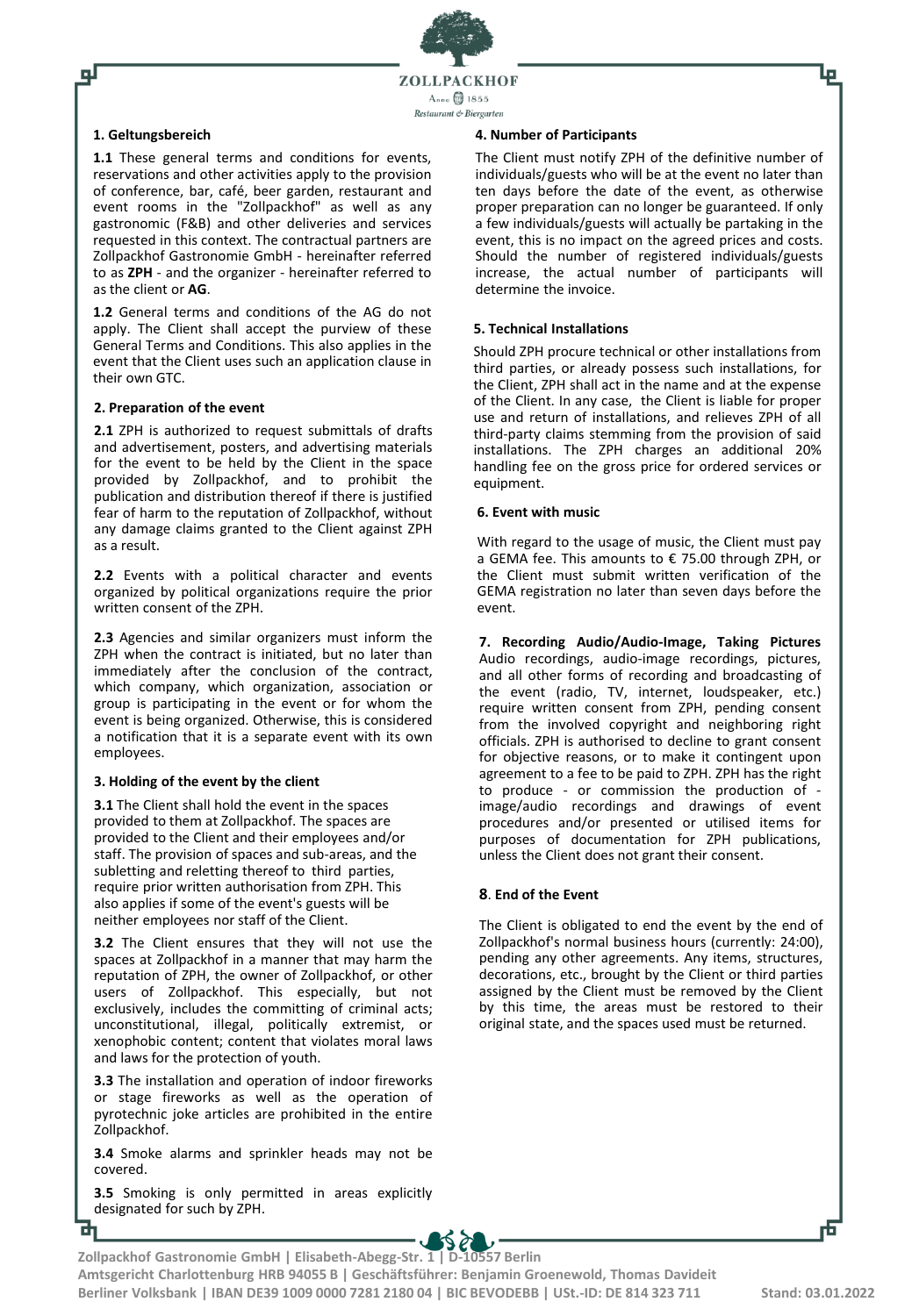

## **9. Prices and Terms of Payment**

டி

**9.1** The agreed prices apply, including the current VAT. ZPH reserves the right to change prices in the event that the period between conclusion of the Contract and the actual event exceeds six months and if purchase prices, wages, etc., have required adjustment in that time.

**9.2** 50 % of the agreed minimum profits must be paid one month before the event as a deposit. The remaining amount is due 7 days after receipt of the invoice, without deductions.

**9.3** If a list of participants is requested by the accounting department of the client, this must be available to the ZPH by the start of the event at the latest.

**9.4** For subsequent changes to the created invoice, in the event of incorrect information on the form provided, we automatically charge an additional processing fee of € 10.00.

## **10. Withdrawal from the Contract / Cancellation by ZPH**

**10.1** ZPH may withdraw from the Contract for compelling cause, or cancel it without warning. Compelling cause is present, for example, if the Client violates one of their contractual obligations or collateral obligations in the period before the planned event, despite the granting of a grace period and penalty of refusal of service. Such violations include: violation of contractually agreed payment obligations; lack of official permits and authorisations for the event to be provided by the Client; violation of official requirements/permits; violation of legal terms concerning the security of the event; violation of thirdparty rights by the event; jeopardisation of public order and safety.

**10.2** A grace period or penalty of refusal of service are not necessary if the event has already begun.

**10.3** Compelling cause is present if the Client violates the obligations as per Item 2 and Item 3, especially if they plan or initiate an event with a political background without prior consent from ZPH, or if the Client transfers the spaces provided to them to third parties, or if an agency or similar event organiser does not, or belatedly, fulfils their notification obligations. In these cases a grace period or penalty of refusal of service are generally not required.

**10.4** If the Client is responsible for the reason of withdrawal or cancellation, ZPH receives the claim to the agreed compensation. However, ZPH must calculate saved expenses into this.

**10.5** In the event of cancellation without warning or withdrawal by ZPH, the Client may not assert damage claims if ZPH is not culpable as a result of an obligation violation stemming from, at the very least, gross negligence.

#### **11. Domestic rights**

ZPH reserves the right at all material times to use its domestic rights as a proprietor of the premises<br>Zollpackhof entirely in his discretion. Zollpackhof ZPH will and can make use of such domestic rights by (a) asking guests to immediately leave the premises, (b) by not accepting or withdrawing permission of future events or (c) by cancelling an ongoing current event by asking all or some of the guest to leave. Reasons for such a request or cancelation may be for the following, non-exclusive reasons as an example: Any kind of behavior that would disturb the other guests of ZPH, in particular exceeding the noise level to an extent unbearable for other guest; Any kind of behavior that would have a material effect on the reputation of ZPH, its owners or management; Excessive drunkenness of guests or participants of such event; Singing to an extent exceeding the normal level Any kind of political event or political leaning by using posters, pennants, flyers during the event or during your stay, unless the proprietor has given his prior written consent to such political leaning etc. Or any other reasons the proprietor and management deems to have a disreputable or disadvantageous effect and may be defined entirely within the discretion of the management and/or proprietor.

Ļp

### **12. Cancellation of the event by the client**

If the client cancels the event after the binding conclusion of the contract for a reason for which the ZPH is not responsible, the following cancellation fees apply from the time the contract is signed:

**12.1** After the conclusion of the contract and up to 4 weeks before the date of the event before the date of the event = 5% of the agreed minimum profit and the agreed room rental

up to 2 weeks before the date of the event = 20% of the agreed minimum profit and the agreed room rental

up to 7 days before the date of the event = 35% of the agreed minimum turnover and the agreed room rental

up to 3 days before the date of the event = 75% of the agreed minimum turnover and the room rental

From 36 hours before the event = 100% of the booked services and all other booked services

**12.2** If the client cancels a reservation with a pre-order after the binding conclusion of the contract for a reason for which Zollpackhof Gastronomie GmbH is not responsible, and no minimum turnover has been agreed, the following cancellation fees apply:

Up to 2 weeks before the date of the event = 20% of the booked services

Up to 7 days before the date of the event = 35% of the booked services

**Zollpackhof Gastronomie GmbH | Elisabeth-Abegg-Str. 1 | D-10557 Berlin** 

**Amtsgericht Charlottenburg HRB 94055 B | Geschäftsführer: Benjamin Groenewold, Thomas Davideit Berliner Volksbank | IBAN DE39 1009 0000 7281 2180 04 | BIC BEVODEBB | USt.-ID: DE 814 323 711 Stand: 03.01.2022**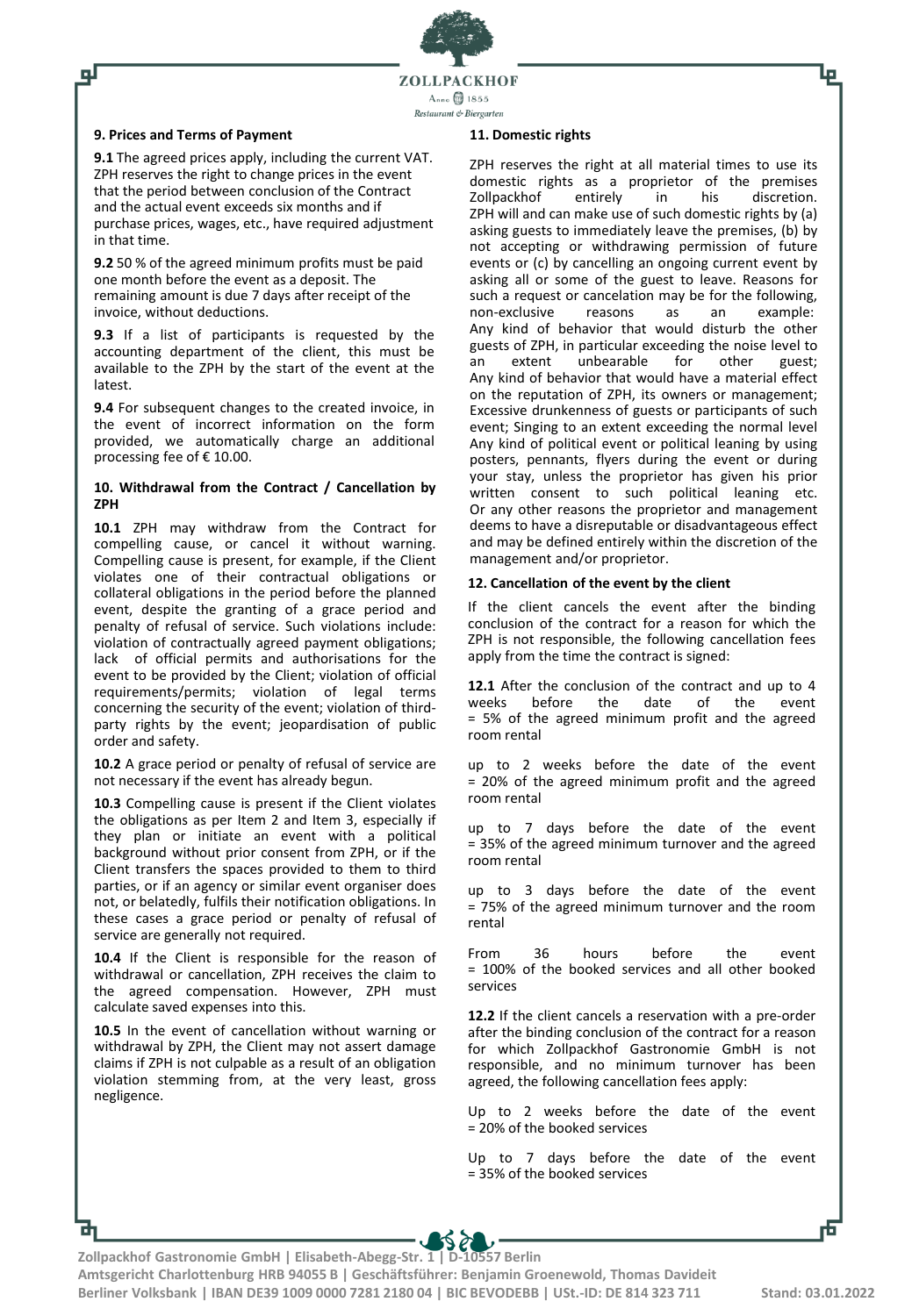

Up to 3 days before the date of the event = 45% of the booked meals must be paid.

Up to 1 day before the date of the event = 75% of the booked meals must be paid.

On the day of the event = 100% of the booked services are to be paid for

The right of the client to verify that there have been no damages, or that existing damages are significantly lower than in the above cancellation fees, remains unaffected. If ZPH incurs greater damages, it is authorized to demand compensation accordingly.

# **13. Data Protection**

டி

The Client agrees that ZPH - provided such is required in the interest of proper execution and/or implementation of this Contract - maintains general contract, billing, and service data in joint databases and may forward these data to insurance companies and/or authorities. Said data are processed after conclusion of the Contract within the data processing system used by ZPH. ZPH is authorized to refer to the Client's event for its own advertising purposes (reference) and to market Zollpackhof, e.g. on the ZPH webpage, unless agreed otherwise.

#### **14. Damages**

**14.1** Should the building, event areas, and/or the items therein, in particular the furniture and equipment, be damaged during the event, the Client is obligated to reimbursement.

**14.2** This also applies if these damages were caused by staff or other employees of the Client, contractors, participants in the event, etc. The Client bears the burden of proof that said damages were not caused by the above mentioned parties and there is no culpability on their behalf for as long as areas, facilities, installations, and the furniture and equipment left to them remain in their care. Should the Client reimburse for damages, ZPH shall cede their claims against the perpetrator of the damages to the Client accordingly.

14.3 The Client is responsible for insuring themselves against all damage to the installations and other items that they bring to the event. ZPH is only liable for such damages if they caused them deliberately or as a result of gross negligence.

**14.4** The Client avows that any damage incurred while using the event spaces or damage incurred during an event is sufficiently covered by insurance, e.g. by corresponding property / contingency / indemnity / engineering / accident insurance. The Client must verify suitable insurance coverage at ZPH's request.

#### **15**. **Liability of ZPH**

**15.1** Damage claims against ZPH are only valid in the event of deliberate or grossly negligent conduct by ZPH or its legal representative or proxies. This also applies to damages incurred by the Client to stored items, installations and appliances, etc., regardless of the type of damage, origin, duration, and extent of the effects thereof.

**15.2** Provided no pertinent contractual obligations have been violated, ZPH is not liable for simple negligence. Should pertinent contractual obligations indeed be violated, ZPH's compensation obligation for instances of simple negligence is limited to the foreseeable, contract-typical, and immediate average damage for the type of agreement, provided such instances can be managed and insured by the Client.

**15.3** ZPH is not liable for damage caused by fire, mains water, storms, hail, burglary, and smoke, provided these risks cannot be covered by the standard fees nor by premiums or additional premiums assigned to extraordinary circumstances with an insurance provider authorized to operate domestically. The same applies to outages and defective operation of the building's technical installations, especially the disruption of services due to strike, official regulations, or similar circumstances that ZPH cannot prevent. The Client has no claims in the event of official decree.

**15.4** ZPH is not liable for disruptions to the event caused by other guests of Zollpackhof or other third parties, unless ZPH is culpable of gross negligence at the very least. This also means that ZPH makes no guarantee that the supply companies will not change or suspend the manner, quality, pressure, or voltage of their services (mains, gas, water, fuel, air conditioning, etc.). However, ZPH shall attempt to help remedy any reported disruptions.

**15.5** ZPH is not liable for damage caused by measures implemented by ZPH to maintain security and order. Should the miscalculation of risks result in restrictions, rejection, or termination of the event at ZPH's behest, ZPH is not liable for instances of simple negligence.

**15.6** Should the liability be ruled out or limited in accordance with the provisions of these General Terms and Conditions, this also applies to the proxies and vicarious agents of ZPH.

**15.7** The above stated liability exemptions do not apply in the event of harm to life, body, and health caused by the negligent violation of one or more obligations by ZPH, its legal representative, or its proxies, nor in the event of violation of pertinent contractual obligations.